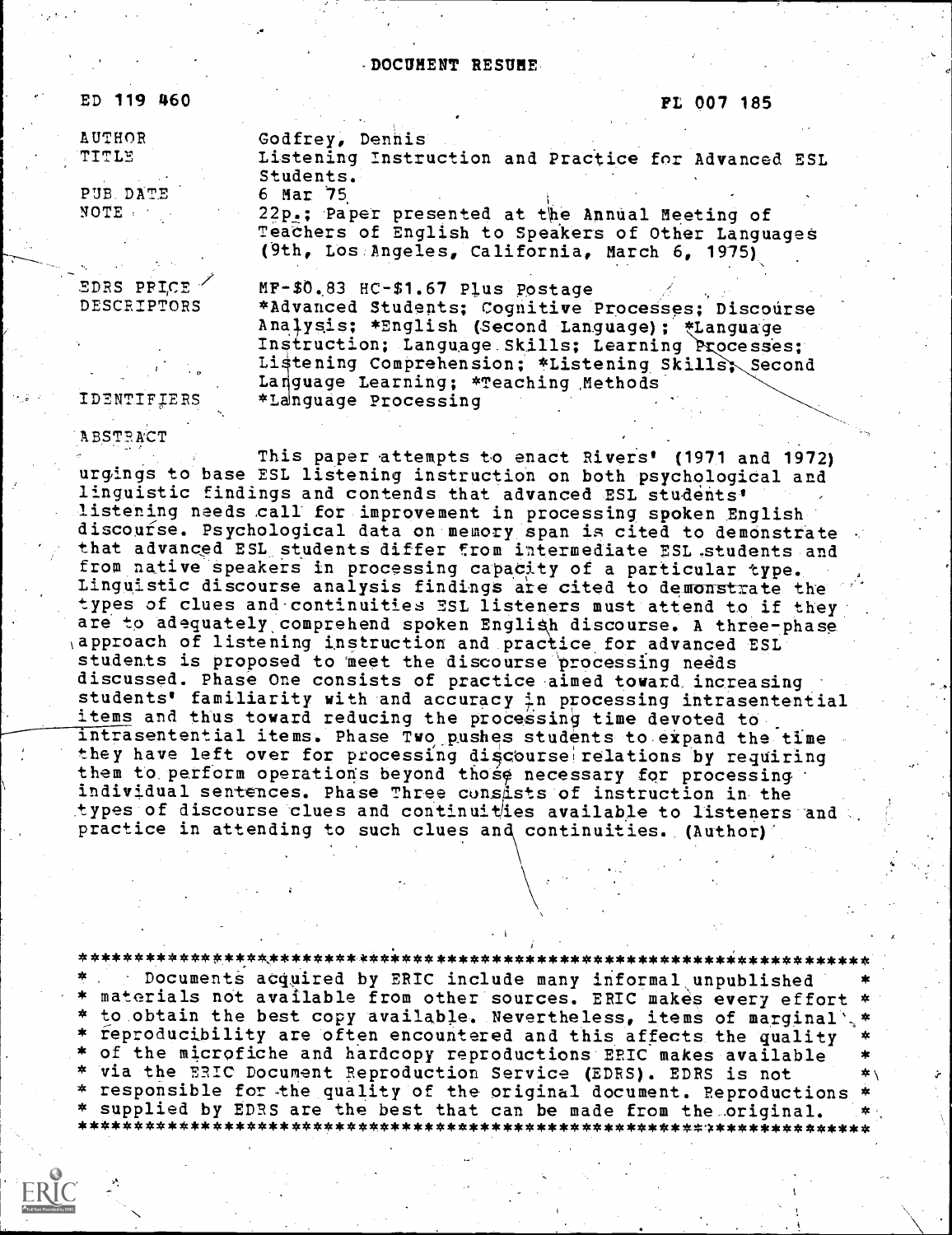LISTENING INSTRUCTION AND PRACTICE FOR ADVANCED ESL STUDENTS  $^{\mathrm{1}}$ 

E SO O E U

 $\S$   $\sim$   $\sim$ 

 $+9+422$ m  $\mid$ 

5…… "e9 zitu zitu dia

#### Dennis Godfrey

The University of Michigan English Language Institute & Department of Linguistics

ED119460

1This papet was presented to the Ninth Annual Meeting of Teachers of English to Speakers of Other Languages, Mar.h 6, 1975, in Los Angeles, California. Appreciation is expressed to H. Joan Morley, whose suggestions were invaluable in preparing this final draft. Of course, any shortcomings the paper has remain the author's responsibility.

In papers published in 1971 and 1972, Rivers has presented convincing arguments for basing ESL listening,instruction on both psychological and linguistic findings. In this paper I will argue the same general point, but I will depart from Rivers in the attention I pay to spoken discourse. Inasmuch as Rivers' attention is focused more directly on listeners' processing of sentences, she does not discuss the differences between relations within the sentence and relations that extend beyond the sentence. My attention in this paper is directed toward explicating the relations that extend beyond the sentence and their. relevance to listening materials for advanced ESL students. But there is an additional sighificance for this investigation, namely, that with more and more emphasis in TESL on communica- 'tion-in context, the need to examine issues related to discourse processing and discoutse relations is becoming more and more pressing for ESL teachers.

Herbert (1986)<br>Herbert (1986) Recently, more adequate listening materials for ESL students  $\mathcal{O}$  and  $\mathcal{O}$ have begun to appear. Morley's Improving Aural Comprehension for beginning-to-intermediate students, Crymes, James, Smith and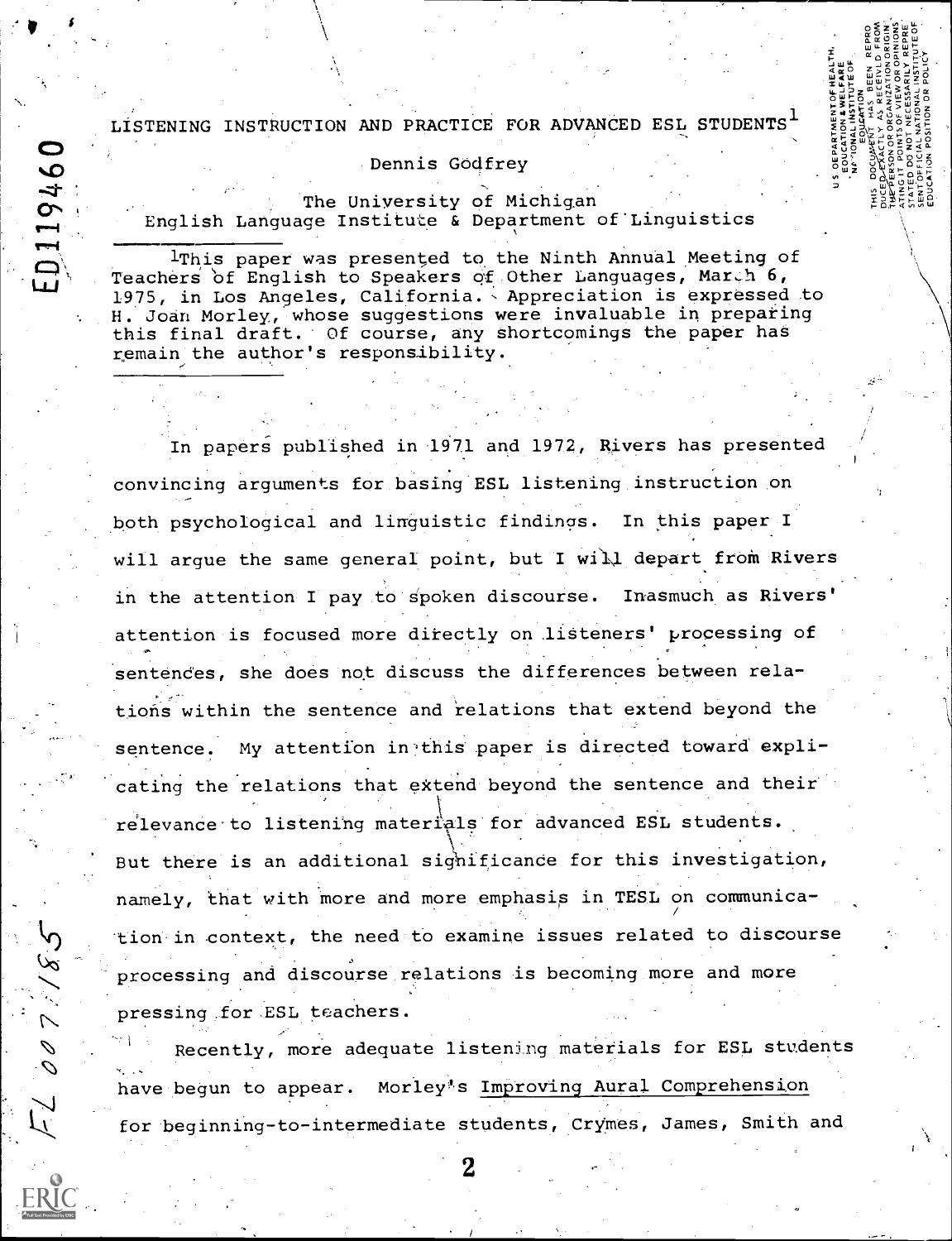## Page 2 Dennis Godfrey

Taylor's Developing Fluency in English for high-intermediate-toadvanced students, and Hughes' (1974) report on listening com-,-, prehension exercises have helped to fill some voids in available materials. The learning materials I suggest in this paper help to fill additional voids and, in fact, could be used to supplement the above materials. To emphasize this point, I have used a segment of a conversation from the Crymes, James, Smith,  $'$ and Taylor book as the basis for all my examples. It should also be noted that not all the exercises suggested are original or even new; it is primarily the ends to which they are applied, that I believe to be original.

I will begin by examining some data relevant to advanced ESL listeners' needs drawn from psycholinguistic investigations in Part 1 and from linguistic investigations in Part 2. In Part 3-I will attempt to show how specific types of practice and instruction are called for by the evidence of Parts.1 and 2. It will be obvious as we proceed, that the empirical data i. far from complete. .Hopefully the reader will bear with me as I speculatively fill in major gaps in the available data and will realize that this demonstration eagerly awaits the revisions that additional evidence most certainly will require.

1. Psycholinguistic Input - To begin our description of what advanced ESL students' processing of spoken English is. like, casual observation can tell us at least the following: (1) advanced students have difficulty understanding certain unstressed words, such as contracted and reduced forms; (2) they complain of not understanding normal speech because it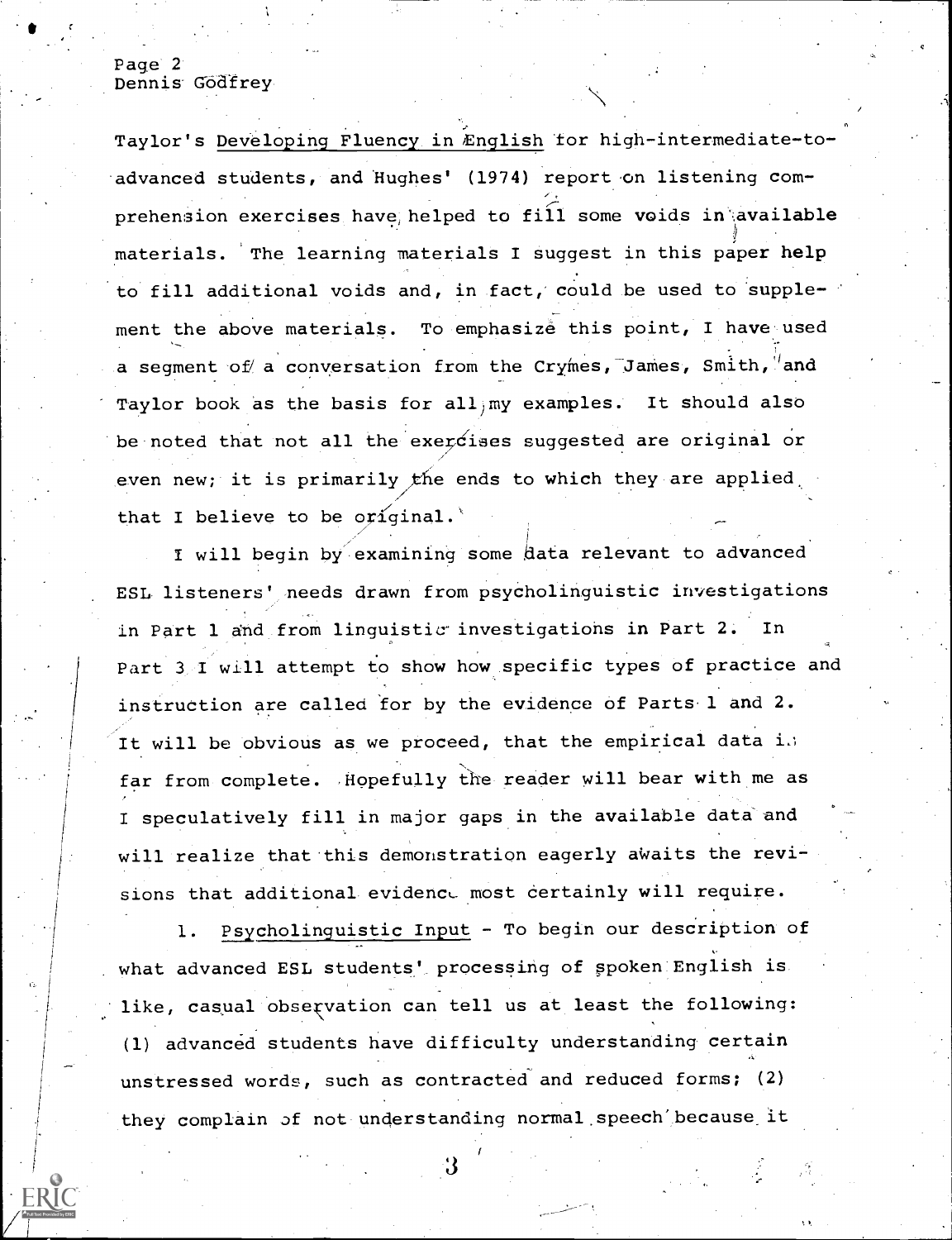#### Page 3 Dennis Godfrey

is too fast; and (3) they seem to process spoken English sentenceby-sentence or even phrase-by-phrase and have difficulty relating one sentence to another and to the discourse as a whole.

Rivers (1971 & 1972) has observed that even though advanced ESL adults can recognize the essential items in a spoken message, they cannot retain what they have recognized. The process of recognition takes up all their attention, leaving them insufficient processing time for rehearsal of the information. The difficulty. in recognition, she claims, is due to the advanced 'ESL, listeners' relative lack of familiarity, with the language and thus his inability to anticipate and distinguish between low and high information items. Having insufficient time left over for rehearsal, the listener is unable to retain information.adequately and is constrained in his ability to relate the information to what has preceded and to what follows. in the discourse:

These observations by Rivers. and the casual observations we made earlier, it must be noted, are merely observations.. The question we must entertain now is: what psycholinguistic data is there to confirm or deny our suspicions. To my knowledge, there is no data for ESL students on information rehearsal, nor on attending to and relating information to other elements in the discourse: However, there is one step that has been researched, namely memory span, which I take to be involved in the ability to concentrate on crucial elements.

Studies by Lado, Glicksberg, and pthers clearly show that Memory span for foreign speakers is shorter than for native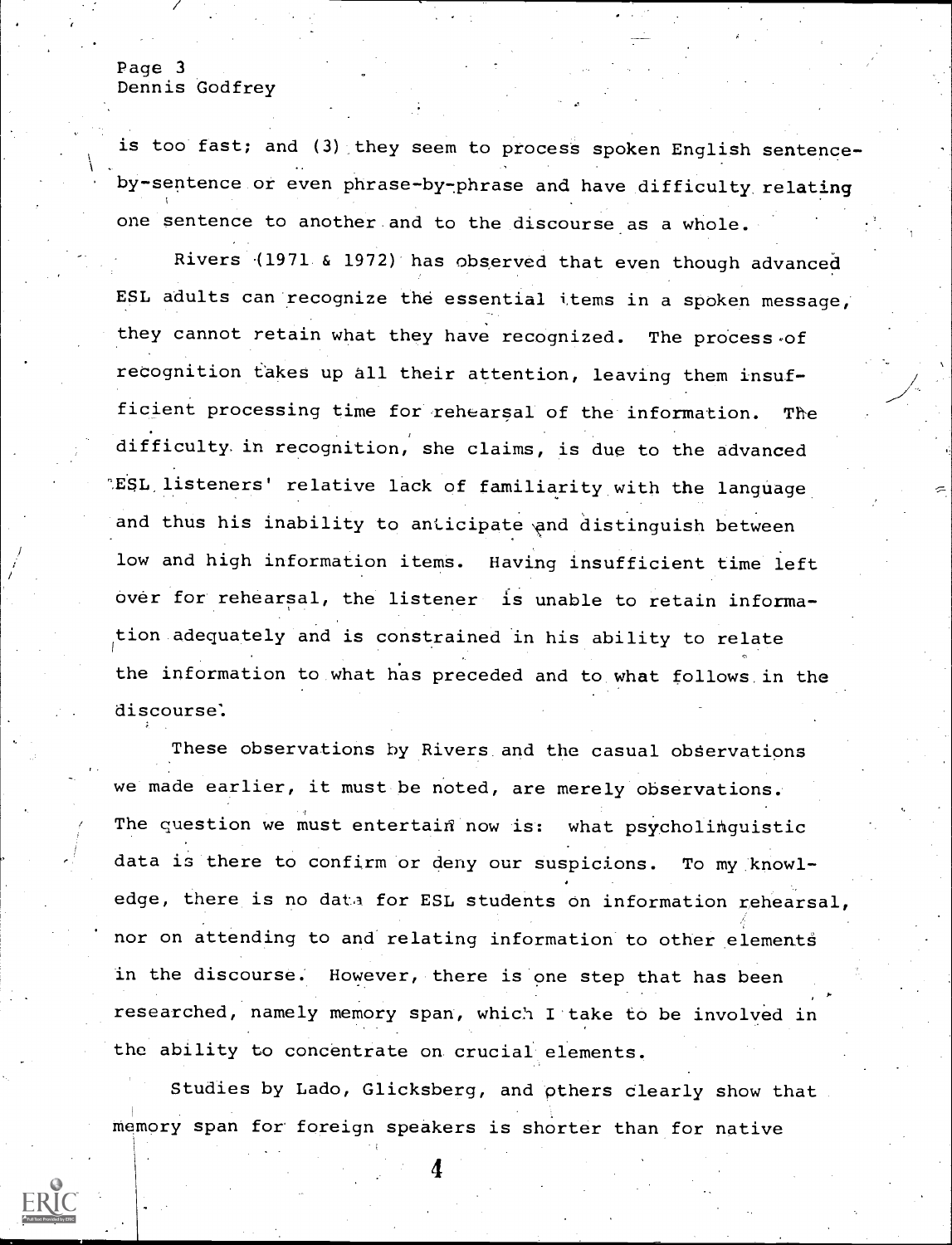# Page 4 Dennis Godfrey

speakers. Also, as proficiency in the target language improves, the differential between foreign and native speakers' memory -spans,decreases.

 $r_{\rm max}$ 

Lado (1965) reports on memory span:for digits for fourteen native English and native Spanish speakers who were also of comparable proficiency in each others' languages. Thirteen of the subjects were consistently able to repeat longer series of digits in their native language than in the foreign language, with a difference of approximately 1.6 digits. Glicksberg (1963) reports on memory span for digits, for one grammatical pattern (prepositional phrase), and.for sentences-felated.in context. Subjects were 40 foreign students in a seven-week intensive English course and eleven native English speaking university students. Glicksberg's results show for all three types of material that memory span is shorter for foreign speakers of English than for native speakers of English. For 23 of the foreign students tested whose native language was Spanish, Glicksberg also administered the memory span tests in Spanish and found likewise that subjects' memory spans were shorter on all tests for their foreign language than for their native language. In addition, Glicksberg's data for all 40 foreign subjects shows that memory span in English increased on all measures during the seven weeks of the intensive course.

In sum, the data show that even the advanced foreign language students tested had not yet reached native proficiency in memory span. Until the foreign language student reaches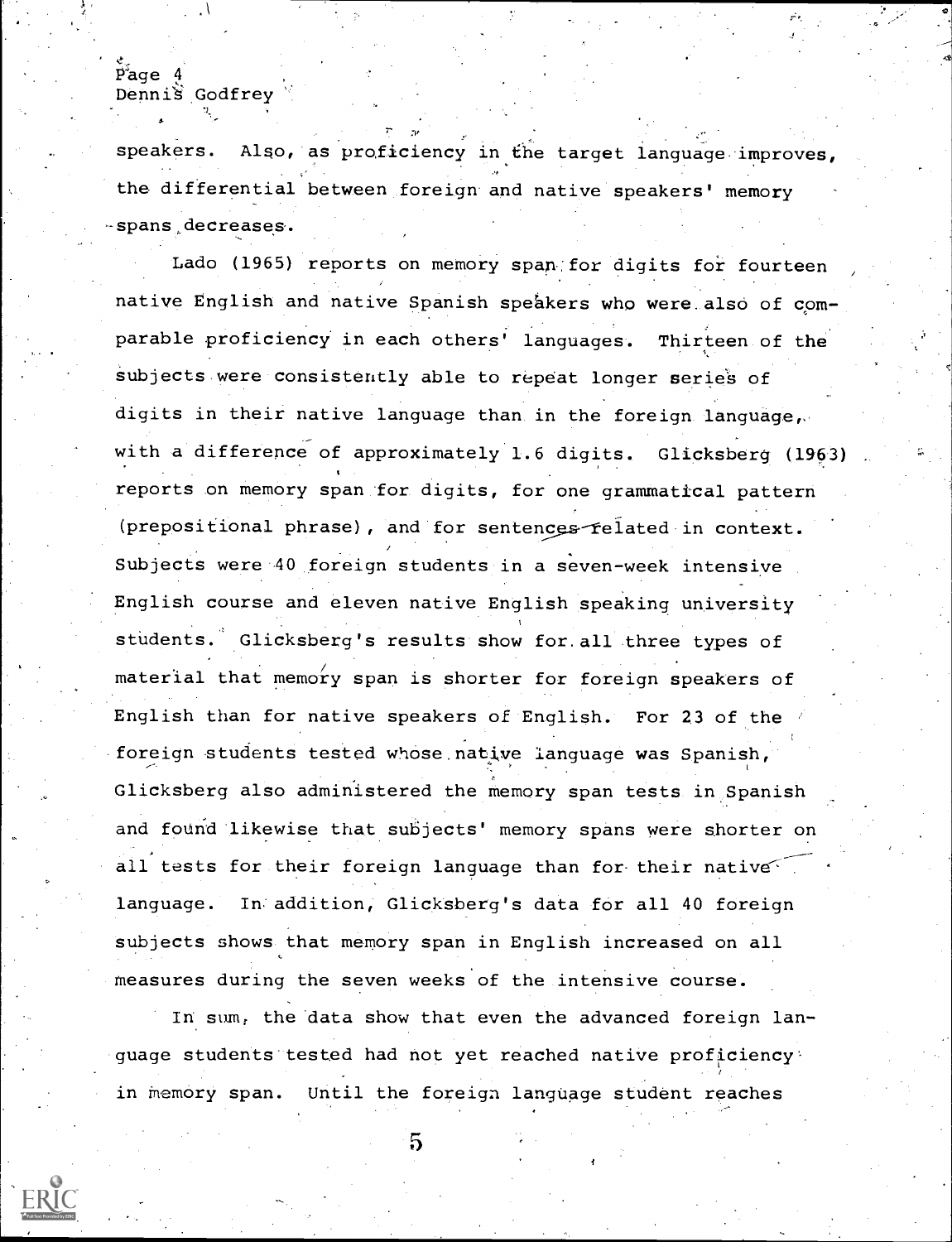Page 5 Dennis Godfrey

native proficiency, his memory span fails to hold certain of the presented information in short-term storage long enough for rehearsal, and thus he is not able to retain that information, nor is he able to relate it to preceding and following information in the discourse.

2. Linguistic Input - The above discussion seems to indicate that there are aspects of the discourse that the advanced student does not have the processing capacity left over to attend to. Unfortunately, psycholinquistic data is not available at this time that'will allow us to isolate which aspects 'of discourse are attended to by foreign speakers and which are not. We need. to examine, then, some linguistic analyses of discourse to identify some of the features that advanced ESL students might possibly be missing. In the following discussion, the linguists I cite represent- different approaches being taken to discourse analysis. While meandering through some of their findings and techniques, I will'attempt to demonstrate what information from discourse analysis might prove relevant to the development of second language listening skills.

K. Gordon and K. Pike (1973) have used a method of paired sentence reversal to isolate form and meaning relationships in spoken discourse. The authors reversed pairs of sentences within a discourse and asked-a native informant to make the grammatical adjustments necessary to preserve the discourse. The types of finding they encountered will be illustrated here by analyzing a segment of a conversation, item 1. below, which is reported in the Crymes, James, Smith, and Taylor book. (Sentence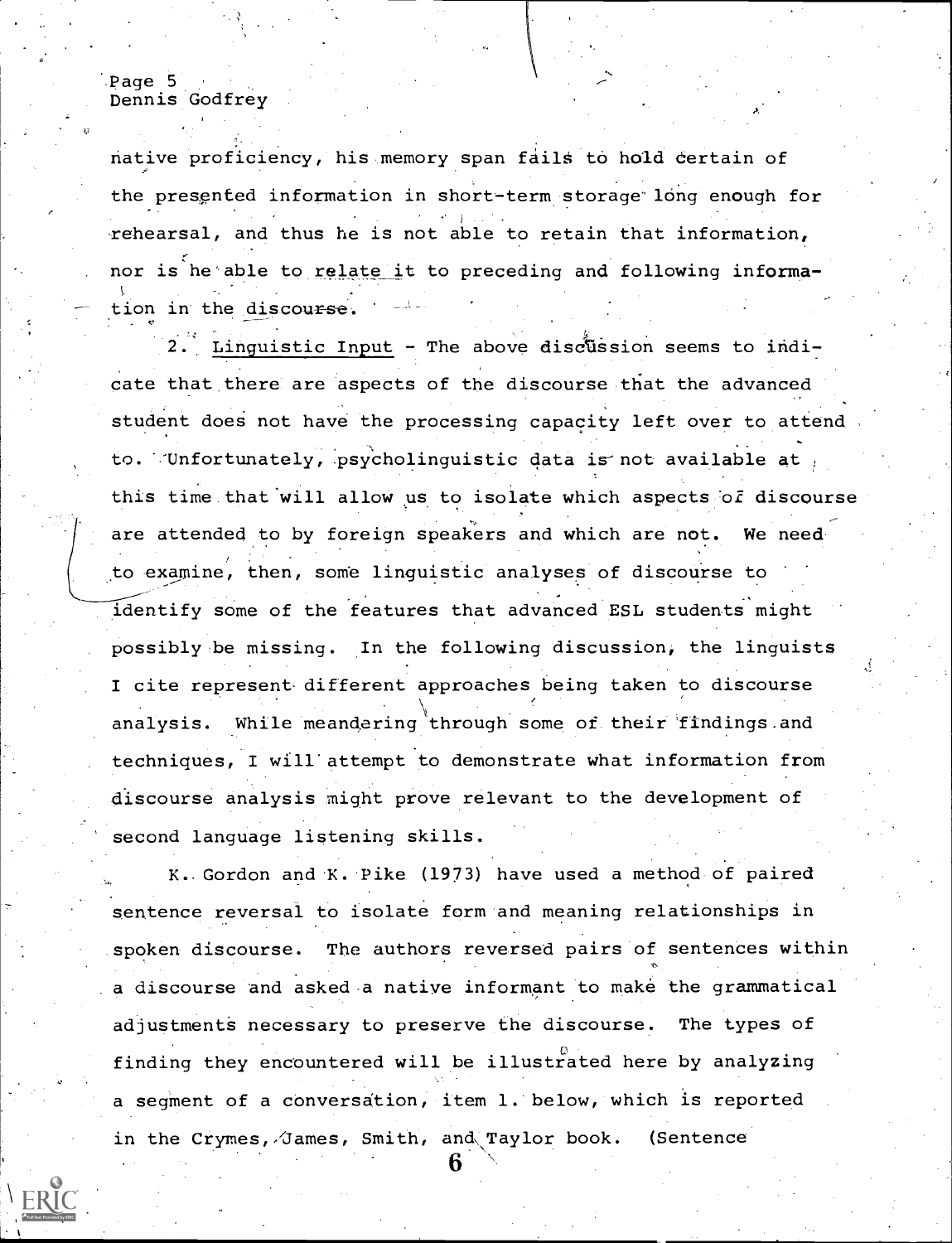Page 6 Dennis Godfrey

numbering is added for ease of reference.)

1. CRAIG: Nonverbal communication? What's that?

ART: (1) Well that's a way of communicating with people but without using words. (2) For example, gestures and movements. (3) Uh, yesterday something happened that is'a good illustration of it. (4) My friend and I were going to a restaurant and we wanted to park our car at the restaurant's parking lot. (5) The attendant motioned to us to park at a certain stall. but I thought it was kind of inconvenient--there was one much closer--so without saying anything I pointed. at the other stall, indicating that I'd like.to park at that one, but the attendant motioned with his hand "No," and pointed at the first one again indicating that I should park' there. (6) I nodded and parked my car there. (7) No, no words had passed between us, and yet we understood each other. (25-26)

If we reverse sentences  $(1)$  and  $(2)$  as in item 2. below, we find no major grammatical adjustments have to be made, and no major violence is done to the meaning of the discourse.

2. ART: (2) Well that's like gestures and movements, for example. (1) It's a way of communicating with people but without using words. (3) Uh, yesterday something happened that is a good illustration of it...

But if instead we reverse sentences (2) and (3), as in item  $3.$ , major adjustments have to be made.

3. ART: (1) Well that's a way of communicating with people but without using words. (3) Uh, yesterday something happened that is a good illustration of it. (2) Oh, by the way, I forgot to mention that some examples of it are gestures and movements. (4) Anyway, my friend 'and I were...

The close relation of sentences (1) and (2) is signalled by the words "Oh, I forgot to mention that...," which is another way' of the speaker saying that sentence (2) really belongs with sentence (1) but that something extraordinary happened such that it did not get into its normal position in the discourse.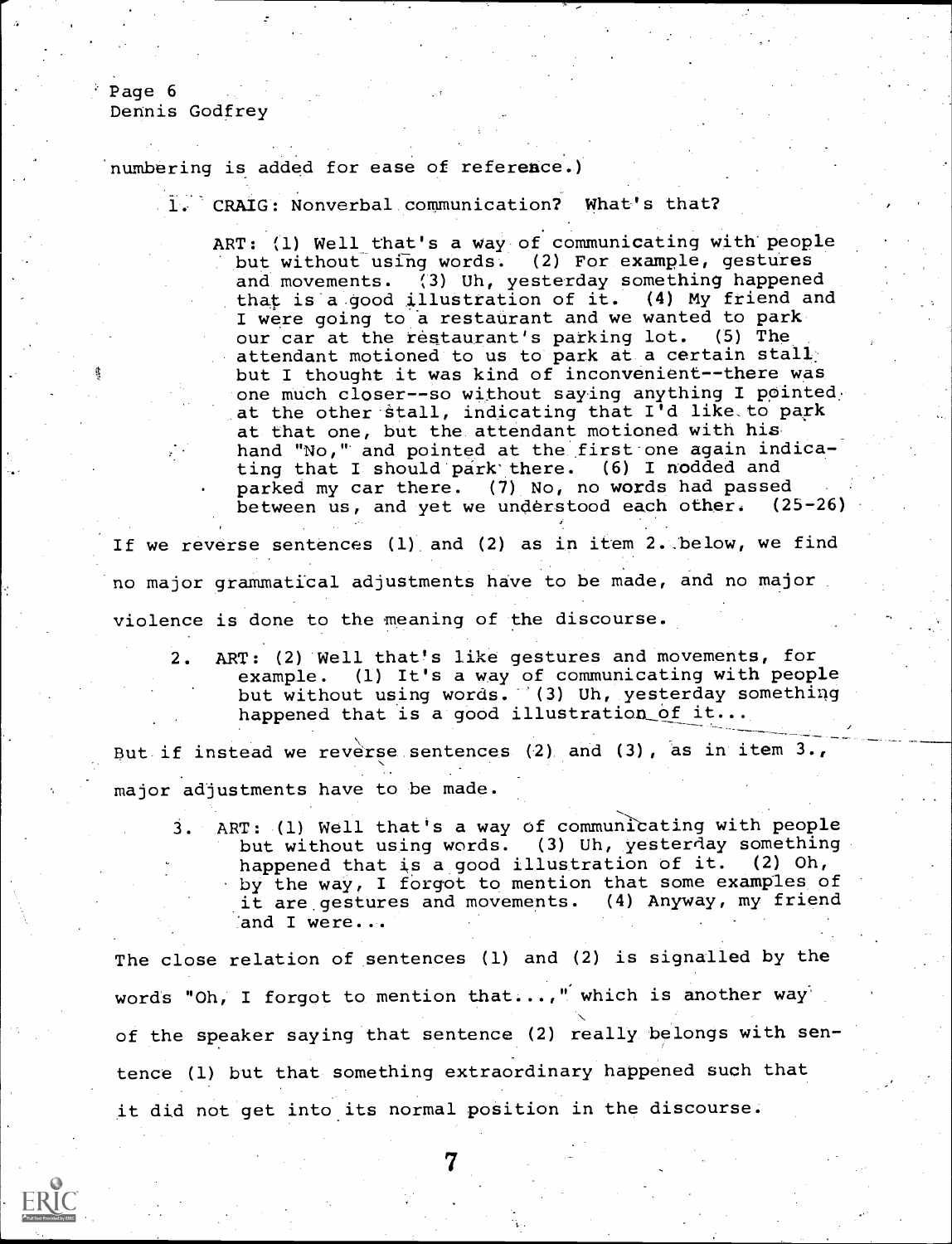## Page 7 Dennis Godfrey

Similarly, the word "Anyway" in sentence (4) signals that something--in this case, sentence (2)--has interrupted a sequence that has begun and that it is now time to resume that sequence. From item 3., then, we can see that sentences (1) and (2) group together and sentence  $(3)^7$  groups with at least sentence  $(4)$ . From item 2. we saw that changing the order within a group of sentences is less disruptive than ,interrupting a group..

In item  $4.$ , the sentence (1)-sentence (2) group is maintained, but it is interposed within the sentence (3)-sentence (6) gioup.

4. CRAIG:' Nonverbal communication?' What's that? ART: (3). Well, yesterday something happened that is a .good illustration of it. (1) You see, it's a way.of communicating with people but without using words.<br>(2) For example, gestures and movements. (4) Anyway, (2) For example, gestures and movements. my friend and I were...

Appropriate adjustments have to be made--such as the parenthetical "You see" in sentence (1)--but on a different plane, the role of the sentence (1)-sentence (2) group has changed. No longer is it a statement of the definition plus an example, nor is the sentence (3)-sentence (6) group merely an illustration supporting the abstract definition. Instead, the speaker's whole response. has become a definition by illustration, and sentences (1) and. (2) have become parenthetical background material used to assist\ the reader in understanding the illustration.

For the advanced ESL listener, who is having difficulty attending to much more than one sentence or phrase at a time, there is bound to be difficulty in detecting the relationships that bind sentences into groups and the roles that such sentence groups play in the discourse. The assumption  $f$ o be made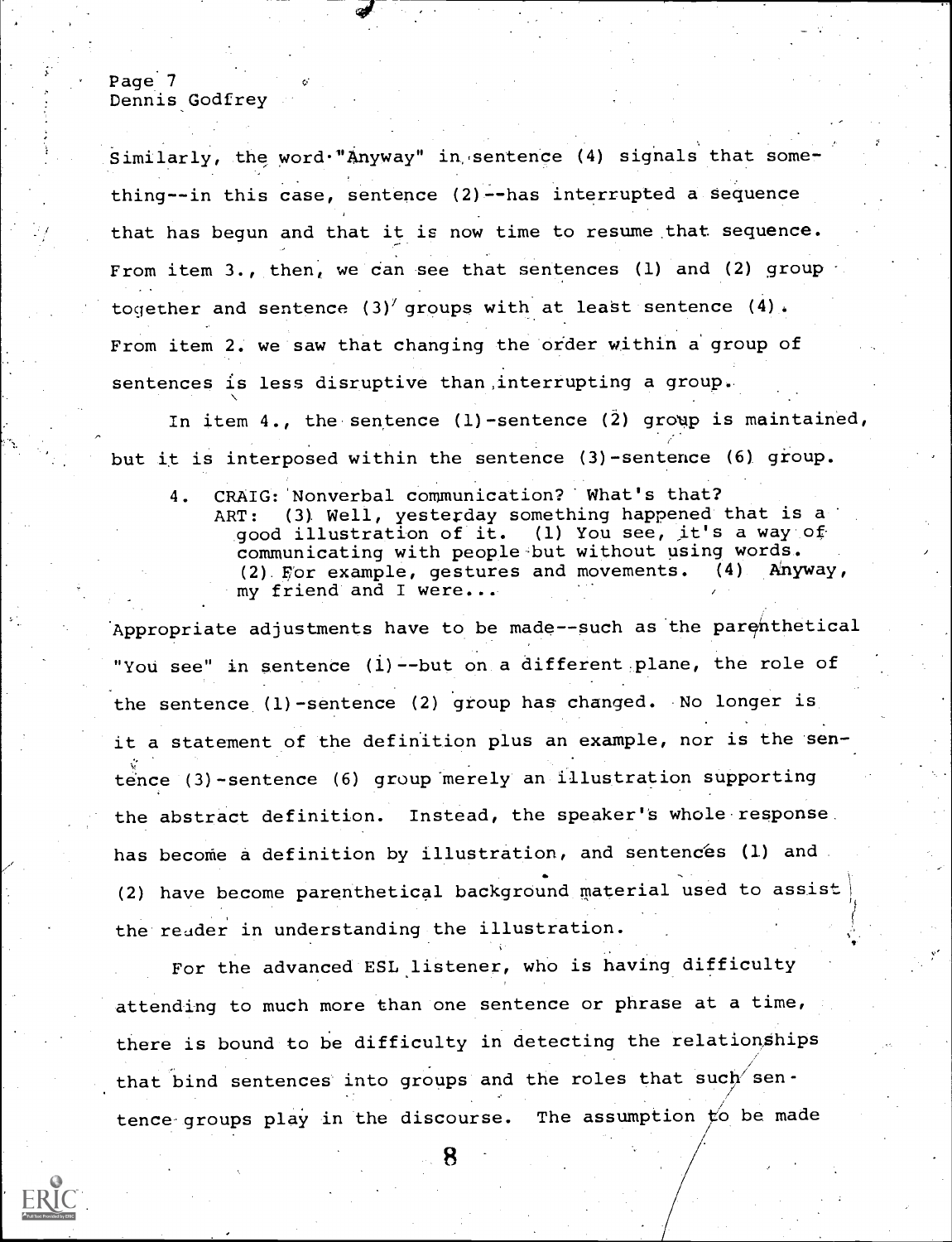#### Page 8 Dennis Godfrey

here is that native English listeners can and do detect such relations and roles, while ESL listeners can not and do not detect them as well. Given a less-than-native performance by ESL listeners, it further remains to be determined what proportion of such a difficulty is to be attributed to less-than-native processing capacity and what proportion might be due to so-called "interference" from the native language. (See Kaplan [1966] for one opinion regarding "interference" in paragraph development for writing.)

A second linguistic approach to discourse is represented by Halliday and Hasan (forthcoming) who examine discourse for cohesion. Cohesion is a quality that binds elements in a discourse together, and it consists in the duality of (1) the elements that presuppose the existence of some other element for their interpretation and (2) the elements that are presupposed. To cite one example, the use of a pronoun in a, sentence presupposes that an antecedent for that pronoun exists elsewhere in the discourse. The relation of the pronoun to its antecedent contributes a cohesion that helps bind the discourse together.

 $\searrow$  Halliday and Hasan make the important point that were it not for cohesion, a listener (or reader) could not interpret a discourse. One can conclude from this that for ESL listeners to adequately understand spoken English discourse, they must be able to attend to the cohesive relations, that bind it together: they must be able'to identify which elements in a discourse enter into cohesive relations, plus be able to specify the types of relation that hold between these elements.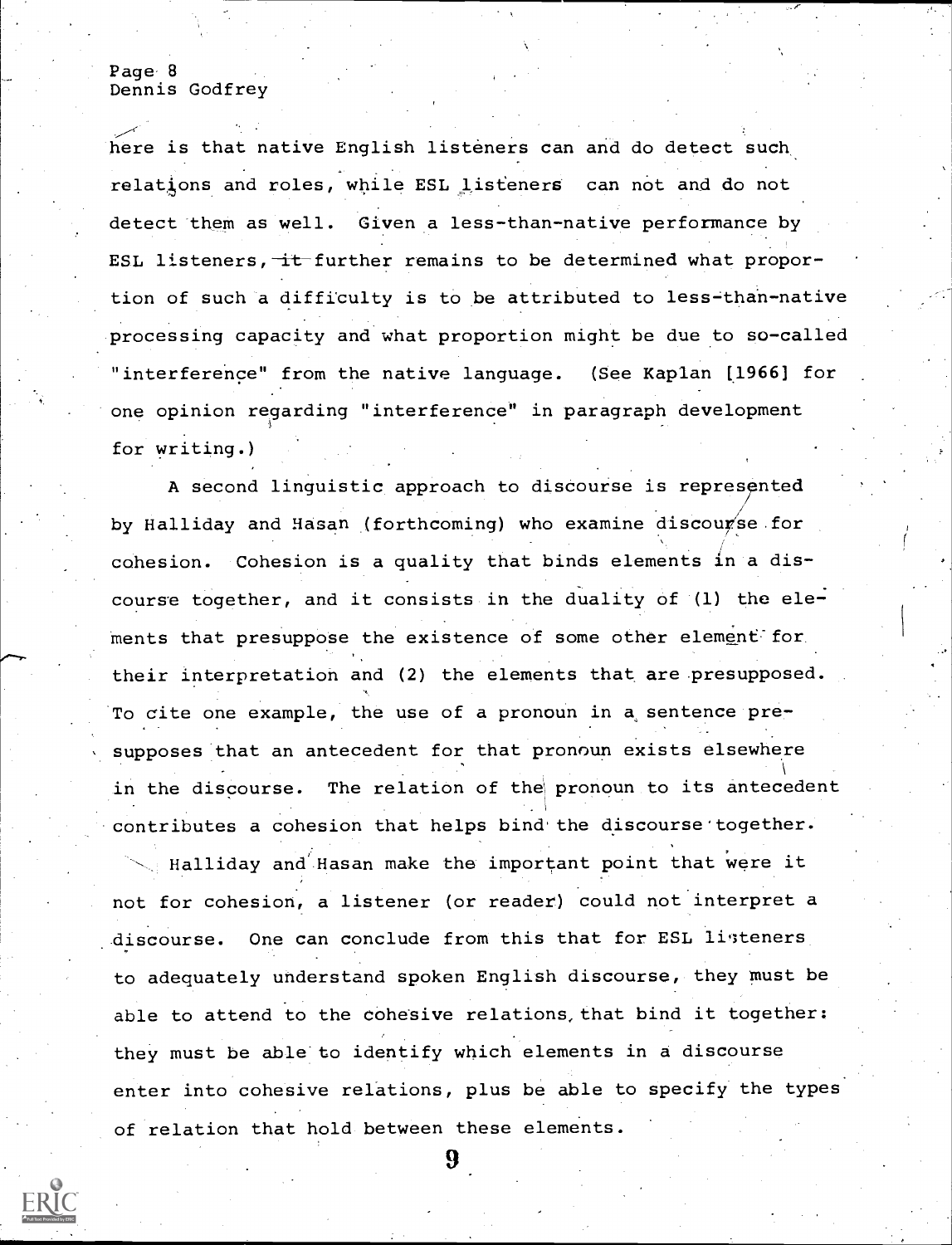## Page 9 Dennis Godfrey

Another approach to discourse analysis is taken by Chafer (1972), who seeks to characterize the relation between what speakers-know about the world and what they say in discourse.' Chafe. posits inherent features to capture 'permanent knowledge of the world, such as that rocks are hard, and contextual fea-Victoria de la construcción de la construcción de la construcción de la construcción de la construcción de la <br>Construcción de la construcción de la construcción de la construcción de la construcción de la construcción de tures to capture the concept that certain knowledge changes during a discourse, such as the identifiability of an item being discussed. To handle changeable knowledge, he introduces contextual rules to identify the initiators of transitory phenomena in a discourse. The initiator invokes a temporary constraint which remains in effect until a terminator is encountered; this terminator may  $i/n$  turn serve as an initiator for a subsequent temporary constraint. To illustrate, let's return to the example in item 1.

1. ART: (1) Well that's'a way of communicating with people but without using words. (2) For example, gestures and movements.  $(3)$  Uh, yesterday something happened<br>that is a good illustration of it.  $(4)$  My friend and that is a good illustration of  $it$ . I were going...

The word "yesterday" in sentence (3) serves as an initiator for the use of the past tense in "happened" in sentence (3) and "were going" in sentence (4). This tense remains in effect until the end. If a new time were to be introduced in an eighth sentence, it would be signalled by a simultaneously terminating and initiating item, such as "tomorrow" in (8) "Tomorrow, I won't try to argue with the man."

The significance of Chafe's work for ESL students lies in the realization of what information is assumed to be constant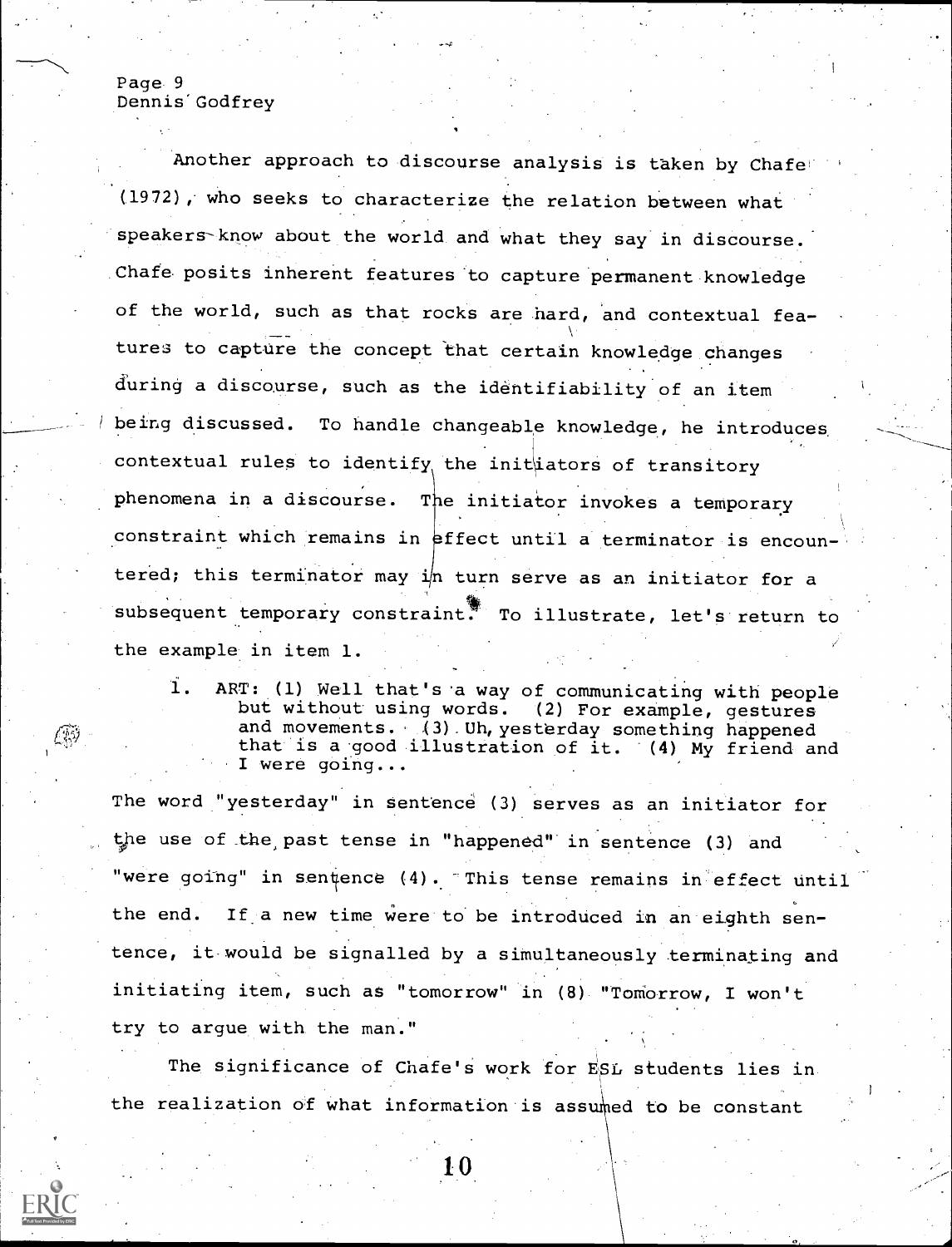Page  $10$ . Dennis Godfrey

throughout a sequence of utterances and what signals initiate and terminate the assumption of that information. If an ESL student can be made aware, for example, that tenses tend to continue unless a change is overtly signalled, then a basis for comprehending the relatedness of one utterance to another will be established. In-addition, it is possible that instruction of ESL students in such linguistic rules would make items like tense markers--once initiated--low information items for them, and items like-terminators and initiators high information items.

A final group of linguists has contributed substantially to understanding the types of sequencing rules that determine certain aspects of natural conversation. Schegloff (1968) has examined opening sequences in telephone conversations to formulate rules for when the caller speaks and when the answerer  $\lambda$  , v  $\alpha$  ,  $\alpha$  ,  $\alpha$  ,  $\alpha$  ,  $\alpha$  ,  $\alpha$ speaks, and he has noted the forms and the implications that violations of these rules have. Labov (1972) fdrmalizes a.rule of discourse involving question-answer sequences to the effect that when a speaker makes an indirect response to a request, there must be some proposition known to both speakers that can be inferred as connecting the request and the response. Labov cites the following example to illustrate:

|  | 4. A: Are you going to work tomorrow (U <sub>1</sub> ) |                   |  |
|--|--------------------------------------------------------|-------------------|--|
|  | $B: Id$ m on jury duty.                                | (Uっ)              |  |
|  | A: Couldn't you get out of it?                         | (U <sub>2</sub> ) |  |
|  | B: We tried everything.                                | $(U_A)$ (123)     |  |
|  |                                                        |                   |  |

According to Labov, in order for  $(U_2)$  to be seen as a response to the question in (U<sub>1</sub>), the statement "I'm on jury duty" must be interpreted as "'I'm not going to work because I'm on jury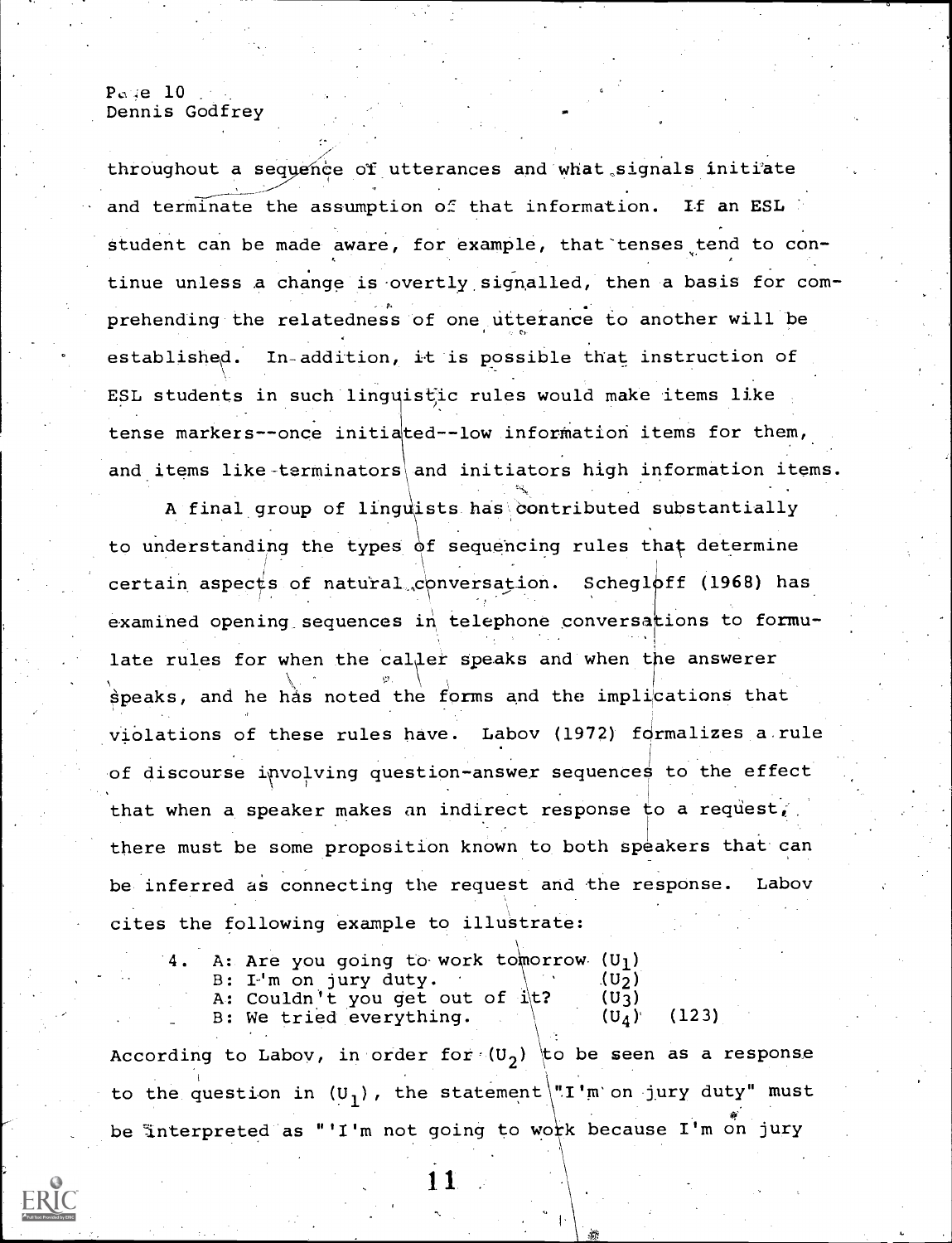Page 11 Dennis Godfrey

 $\mathbf{I}$ 

duty.'" Such inferences might be quite difficult for the ESL Listener to grasp, an indication. that instruction in sequencing ,rules might be helpful for him.

To summarize our findings from discourse analysis, at  $X$ east the following information is either available to the listener in spoken English discourse or must be supplied by the listener: (1) that seqments of discourse are identifiable as related units,  $(2)$  that certain devices can be identified which bind elements in a discourse together and allow them to be interpreted, (3) that continuities and signals for changes in the continuities can be detected, (4) that awareness of/sequencing rules can /<br>// 2007 - 2008 provide signals that one should search for and should supply  $\qquad$ certain information that is not available in the sentence.<sup>2</sup>

 $2_A$  major question remains as to which features of discourse are language-specific and which are language-universal. Unfortunately, the answer is not readily available to us at this time, although some current investigations are beginning to provide. evidence. Of course, if a given feature is language-specific, the ESL student must receive instruction and practice in its use. On. the other hand, even though a given feature might be  $*$ language-universal, the particular form it takes in English and the fact that it must be attended to are matters\that also deserve attention in the ESL'listening classroom.

3. Listening Instruction and Practice - What, then, does our examination of advanced ESL-listeners' capacities and the information potentially available to listeners in a discourse tell us about the instruction and practice that advanced ESL students need? I will suggest here that a three-phase program in listening instruction and practice is called for, based on the data we have considered. The phases are as follows: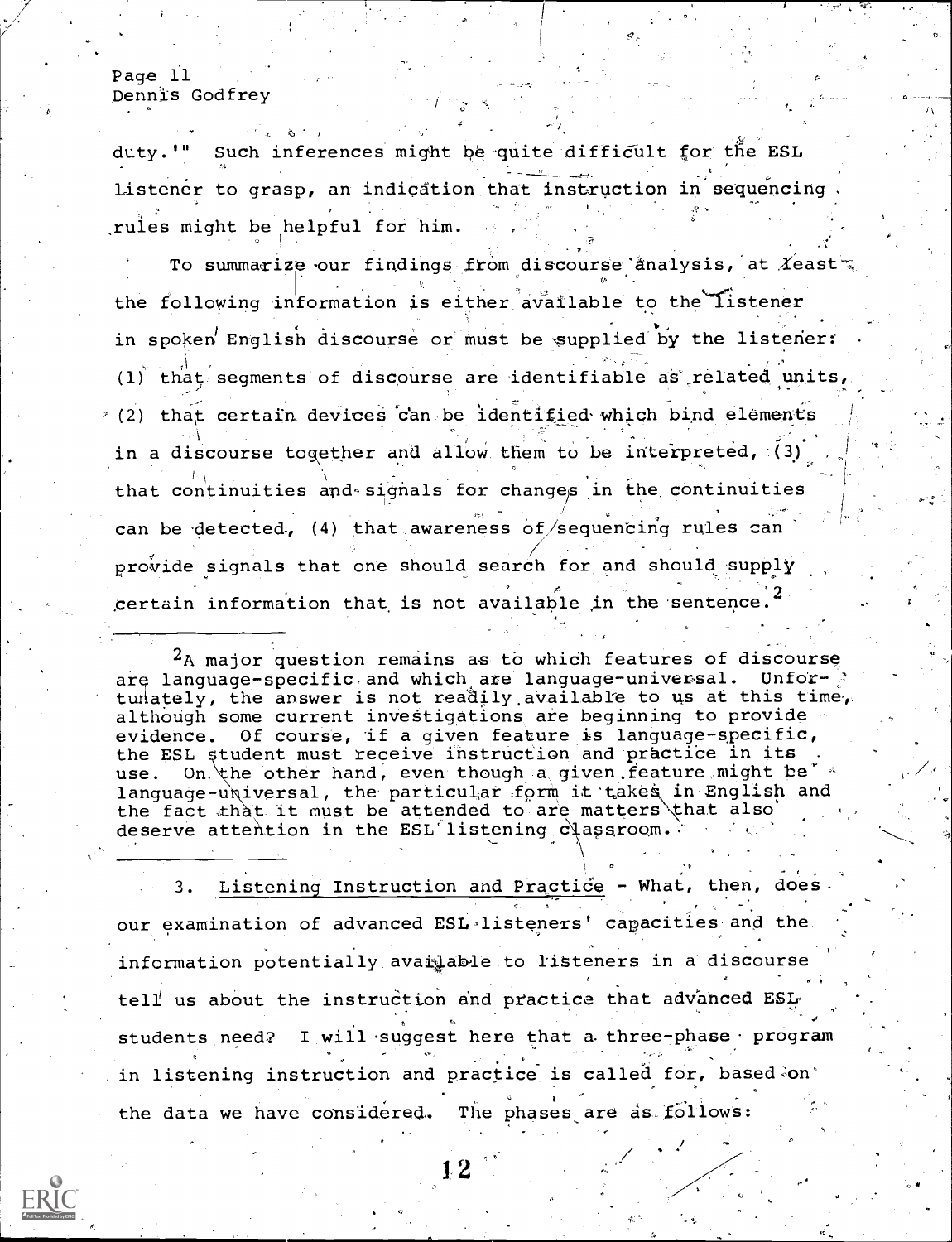Page 12 Dennis Godfrey

Phase 1 - practice in achieving accuracy and familiarity

with the forms and meanings contained in spoken utterances. Phase 2 - practice in reducing the amount of time necessary to process spoken utterances and in reating time left over.

Phase 3 - instruction in the features of discourse available to the listener and accompanying practice in utilizing those features in the time left over from processing single Utterances..

3.1. Phase  $1:$  If ESL students are to expand their memory spans, it appears that not only must they improve their ability to recognize items<sup>i</sup> in sentences accurately, but they must also be 'able to allocate their processing time appropriately among low and high information items. To accomplish these goals, what I call Imitation Exercises are called for. Materials designed by Morley (1974), called Listening/Writing: Understanding English Sentence Structure, have students write sentences from dictation, then indicate multiple-choice responses based.on their understanding of the sentences. To supplement the Morley exercises, an Oral Imitation Exercise is helpful. An utterance is read to the students or presented by interruption of a film, tape, or class discussion. While one student in the class attempts to imitate the utterance, other members of the class listen to his response for corrections to be made or for questions about difficult items. to perceive.

6. Teacher: Yesterday something happened that is a good 'illustration of it.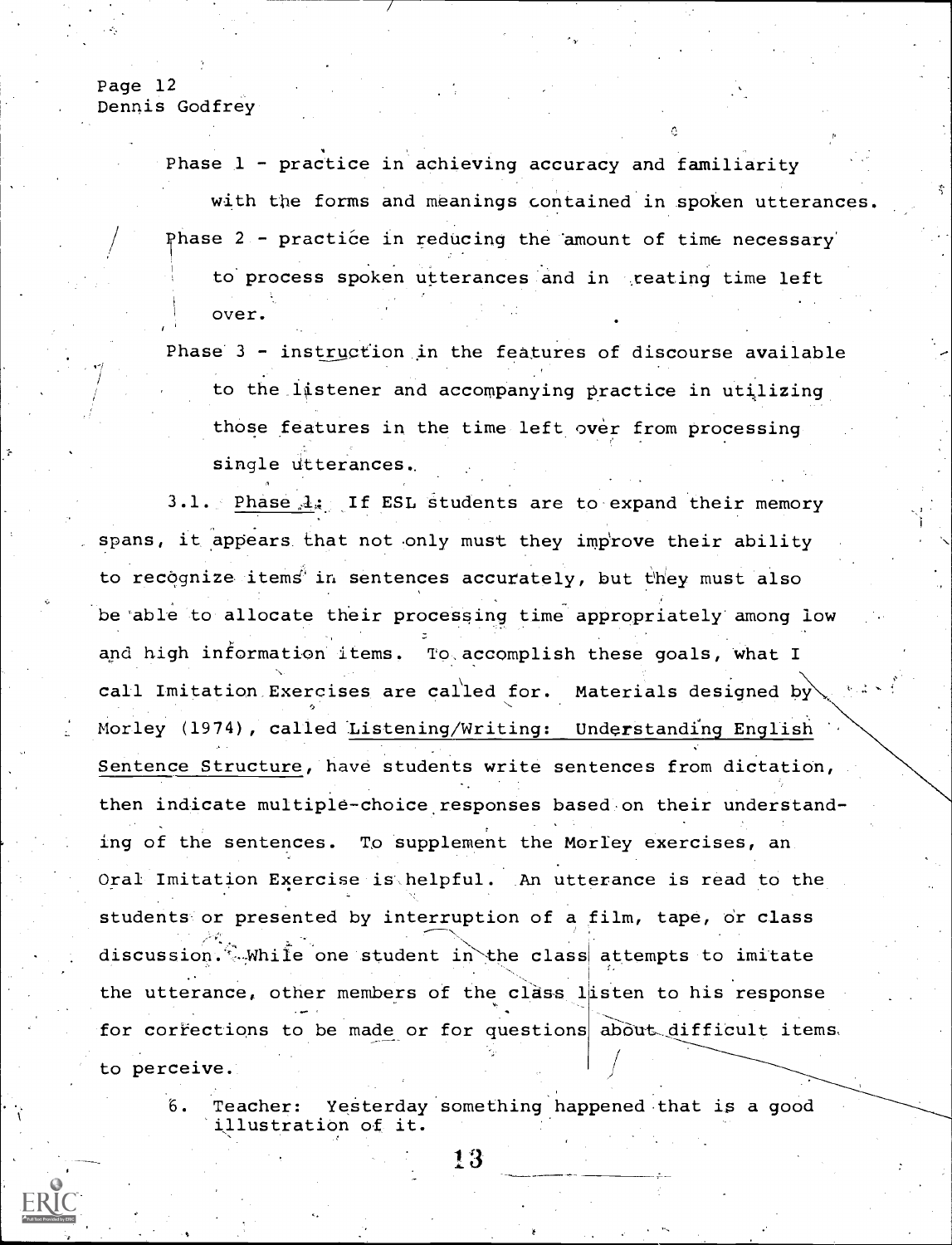Page 13 Dennis Godfrey

Student: Yesterday something happened that is a. good illustration of it.

Essentially, what the students are doing in the Imitation Exercises is gaining accuracy in discriminating difficult sentences and sounds by focusing attention on them, such that, with practice, not only will the difficulties diminish, but so will the need to focus attention on them for discrimination.

In addition to practice on Imitation Exercises, which concentrates primarily on processing the form of the utterance, practice in gaining accuracy in understanding the meanings of utterances is necessary. To accomplish this, an Oral Paraphrase. Exercise is helpful. Students are presented with a. spoken utterance or pair of utterances, and one student is to rephrase the message in his own words.

> Teacher: Yesterday something happened that is a good illustration of it.

Student: You mean something happened on Thursday, February 6, that exemplifies it.

Again, additions and corrections are made by other students, but in addition, shifts in emphasis or implication can be discussed. when they distort the original meaning. This type of exercise is well-suited to group discussion situations, for students can be instructed to use the common c $\mathtt{larification}$  device, "Oh, you mean..." or "I see! What you're saying is..." at any pcint in their discussion of the day's topic.

The Paraphrase Exercise forces students to attend to the form of the spoken utterance and to extract the meanings accurately. In actuality, the Paraphrase Exercise serves as a transition between

14.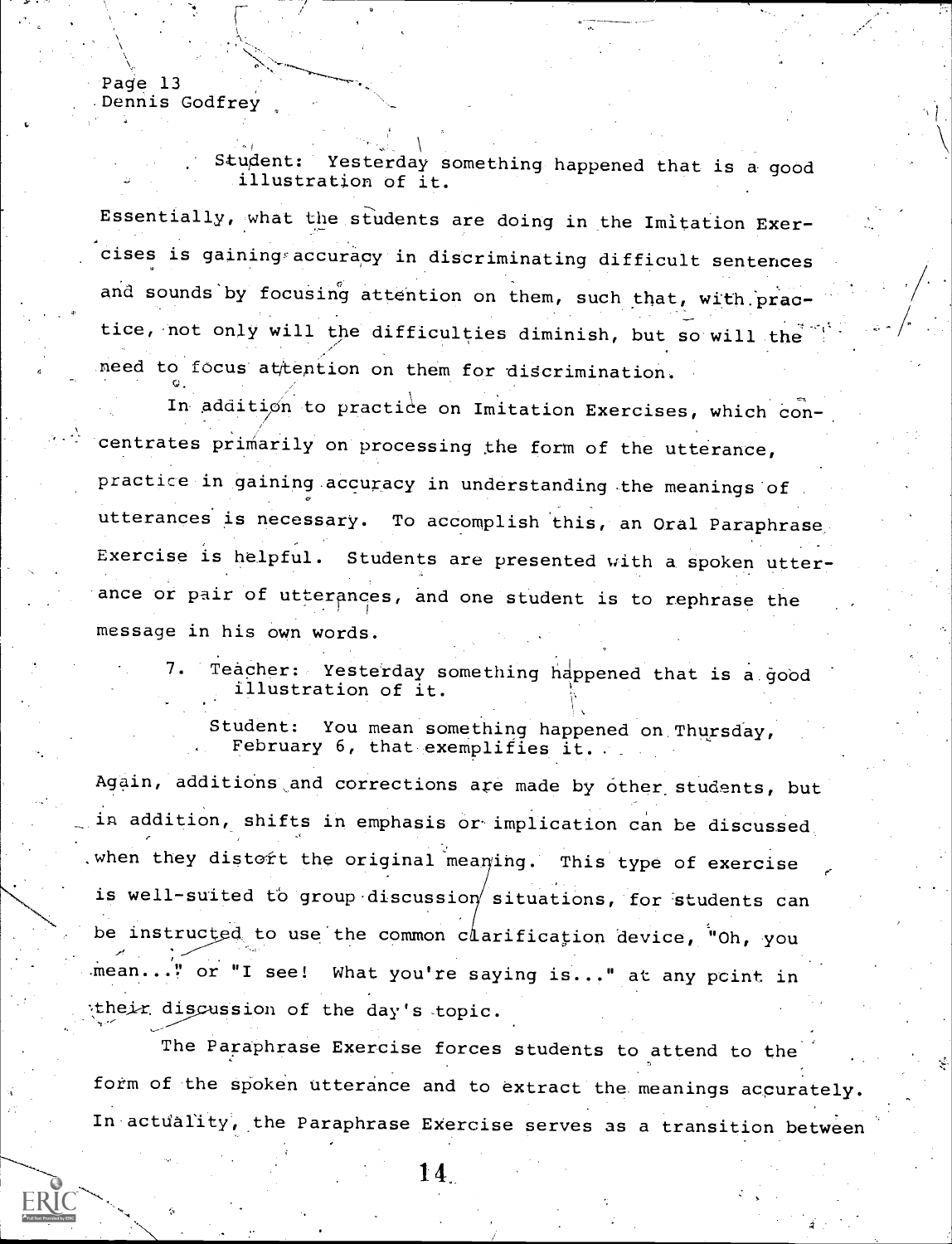#### Page 14 Dennis Godfrey

Phase 1 and Phase 2. The Imitation Exercise requires only'that  $\sqrt{1-\frac{1}{2}}$ time be spent processing the sentence for listening and processing the same sentence again for production. On the other hand, the Paraphrase Exercise requires not only that the original sentence be processed for listening but that, in addition, a new sentencebe processed for production. Processing the new sentence forces the student to retain the original sentence in memory and, in some sense, to "create" extra time for performing the additional processing activity.

3.2 Phase 2: Given that students achieve a certain degree of accuracy and familiarity through the exercises of Phase 1, a second phase is necessary to-create extra time to be used ultimately for processing features of discourse.<sup>3</sup>

 $^3$ While it is assumed here that an increase in memory span follows from gaining accuracy and familiarity with the elements in a spoken utterance; it is not assumed that an:increase in time, left over automatically follows from increasing memory span.

In the face of incomplete psycholinguistic data, I will suggest that a likely way to create extra time is to push students to do more with an utterance than to simply process the forms and meanings expressed within its boundaries.

As has been mentioned, a Paraphrase Exercise forces a student to perform an operation in addition to the processing of the original sentence. Another type of exercise is suggested by Pike's paired-sentence reversal technique: In a Reversal Exer- . cise, students are presented with one or more sentences contain-<br>ing, for example, two events or two propositions. One student

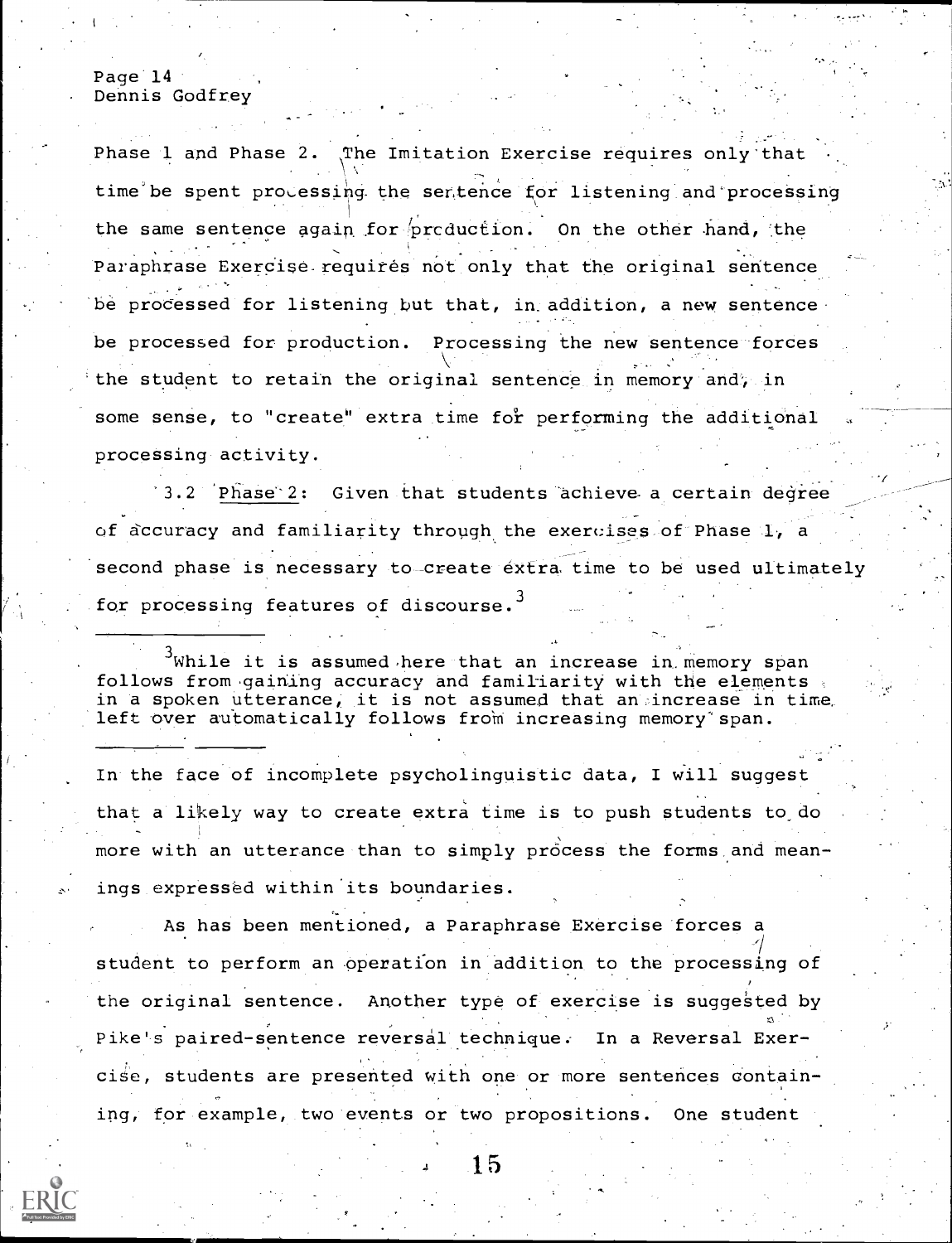## Page 15 Dennis Godfrey

is then asked to reverse the order of the events or propositions and make appropriate grammatical adjustments.

8. Teacher: Well that's a way of communicating with people but without using words. For example, gestures and movements.

Student: Well, an example is gestures and movements. They allow you to communicate with people even if You don't use any words.

Other students are available to make corrections and enter into discussion of the discourse relations that are or are not main-.tained in the response. Other types of transformation exercise can be used also, but always with the awareness that different transformations represent different complexities of processing.<sup>4</sup>

It should be recognized before going on to Phase 3 that the attempt to expand students' amount of time left over from processing spoken utterances may be 'only indirectly served by the exercises of Phase 2. The operations students perform in completing the tasks might be imposed on only the recall process and not on the comprehension process at all. However, it seems likely that during comprehension, students anticipate performance and perhaps even initiate some steps toward processing the extra. operations. If so, they would indeed be creating some extra time during comprehension.

3.3. Phase 3: Given that students are able to create more time left over by doing the exercises of Phase 2, it is necessary also to direct their use of that time toward relating utterances to what precedes and follows in the discourse. It is at this phase that the first direct instruction per se is required in addition to practice.<sup>5</sup>

In the two preceding phases, improvement was possible Only through practice; lectures in language processing,' memory capacities, and retention procedures would produce only intellectualization with no progress: In Phase 3,-by contrast, features of discourse which are English-language specific need to be referred.tO when the language specific features rely on them for explication.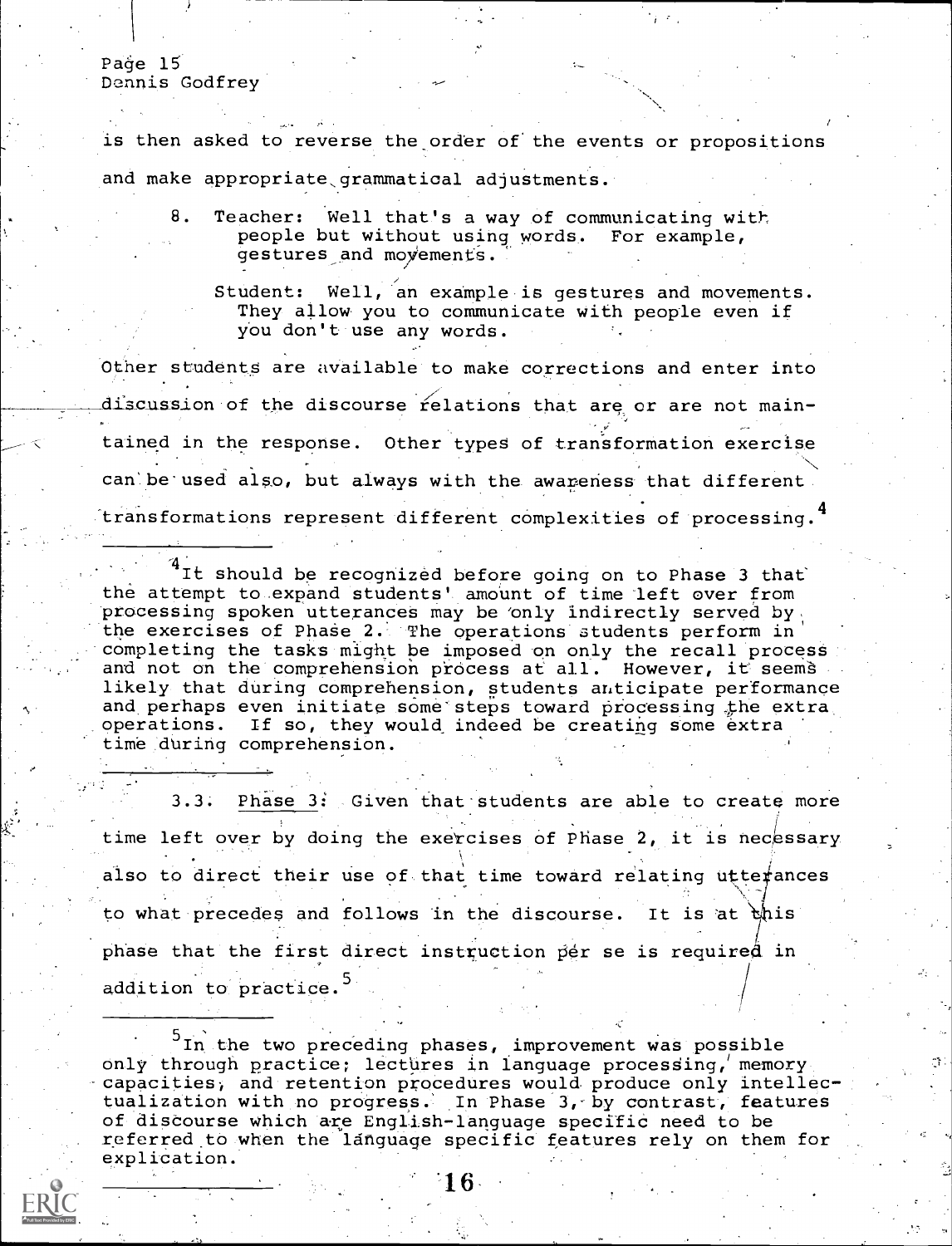#### Page 16 Dennis Godfrey

In general, instruction for Phase 3 should touch on linguistic devices used for specifying relationships and attaining cohesion in discourse and in subunits of discourse, i.e., the ways in which continuities such as tense and definiteness can be detected. Instruction should also cover linguistic devices for specifying relationships between subunits of discourse which represent changes in continuities, i.e., the signals for transitional relations such as are found in terminators and initiators. Students should be led to observe, for example, that in English, time continuity is signalled by continuity of tense, that alteration from that continuity is signalled by such words and phrases as before that, previously, and earlier still, as well as by tense change. They should further observe that the differences between, for example, earlier and earlier still, are significant for being able to comprehend time development in a discourse.

Practice for Phase 3 involves pushing students to process discourse features using the time left over from processing .utterances. ReVersal and other transformation exercises help to serve this purpose in part, but more direct practice in using the time left over is available in exercises like those suggested by Hughes (1974) for developing predictive and retrospective listening skills.

Retrospective Listening Exercises involve stopping at some point in a discourse and asking students to recall what has preceded. Because Hughes' interest is in designing materials for . the laboratory, he is restricted to having students check an , . answer sheet for the topic they identify as having been discured.

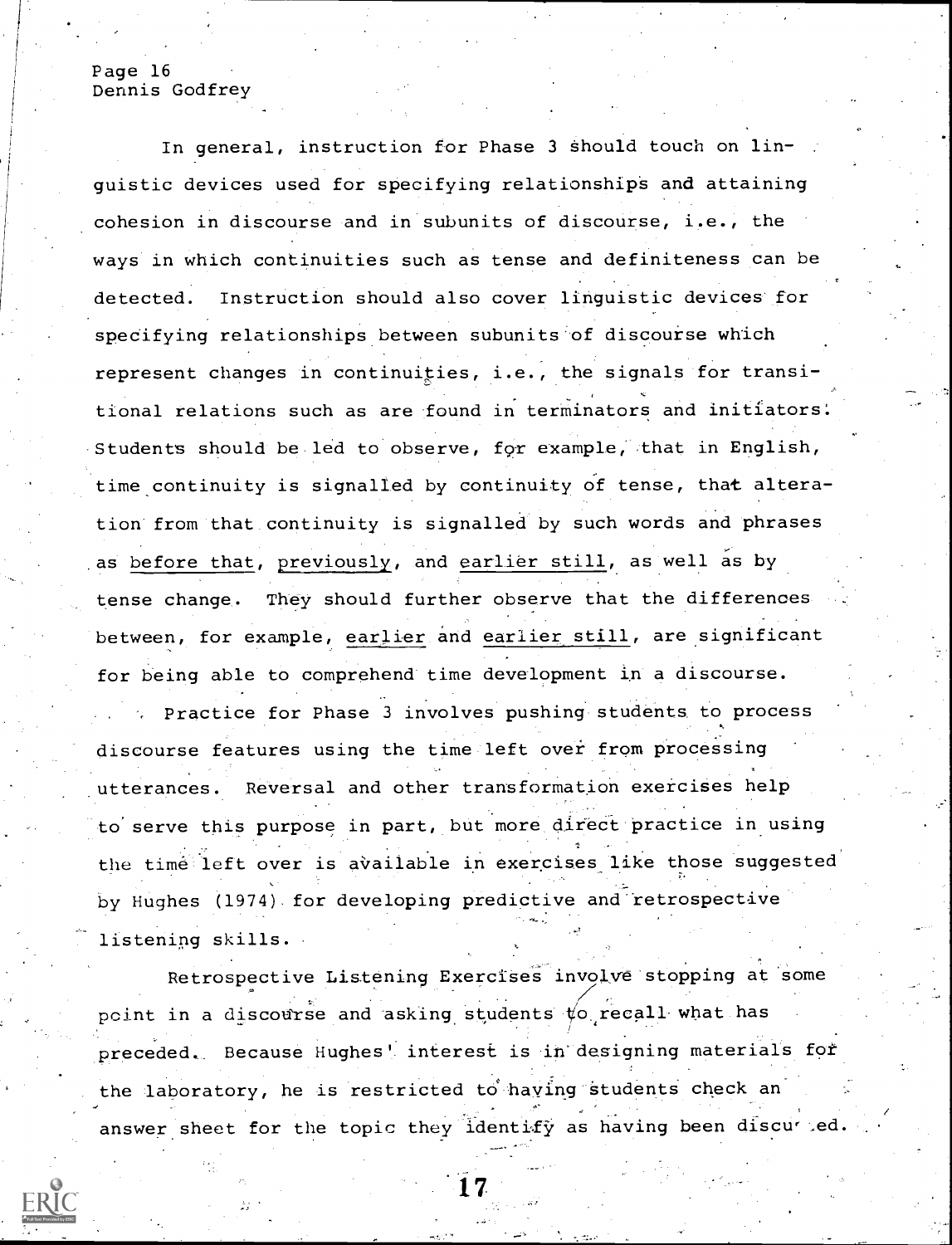## Page 17 Dennis Godfrey

In the classroom, we are less constrained, so a variation on the Paraphrase Exercise can be used to suit our purposes. The Oral Retrospective Listening Exercise suggested here is basically the same as Hughes' in the presentation, but in the response students are to paraphrase or summarize what has preceded.

9,, Teacher: Well nonverbal communication is a way of communicating with people but without using words. For example, gestures and movements. Uh, yesterday something happened that is a good illustration of it.

Student: You mean you think nonverbal communication with people is when you don't use words but use gestures and movements, and you're going to give us. an example of it now by telling us what happened .yesterday.

In order to perform the task accurately, students must be attending to the meanings and relations expressed in the discourse and demonstrate their awareness of those meanings and relations in their responses.

A Predictive Listening Exercise involves stopping at some point in a discourse and asking students to predict what is likely to come next. To perform the task, the student must be attending to the features of discourse that signal the types of topic development being pursued, and at the same time he must draw on his knowledge of how a continuation of that type of topic development is likely to be realized.' Thus, Predictive Listening Exercises incorporate a process of retrospective listening, as well as adding a new, process.

10. Teacher: Well, nonverbal communication is a way of communicating with people but without using words. For example, gestures and movements. Uh, vesterday something happened that is a good illustration of it.

'18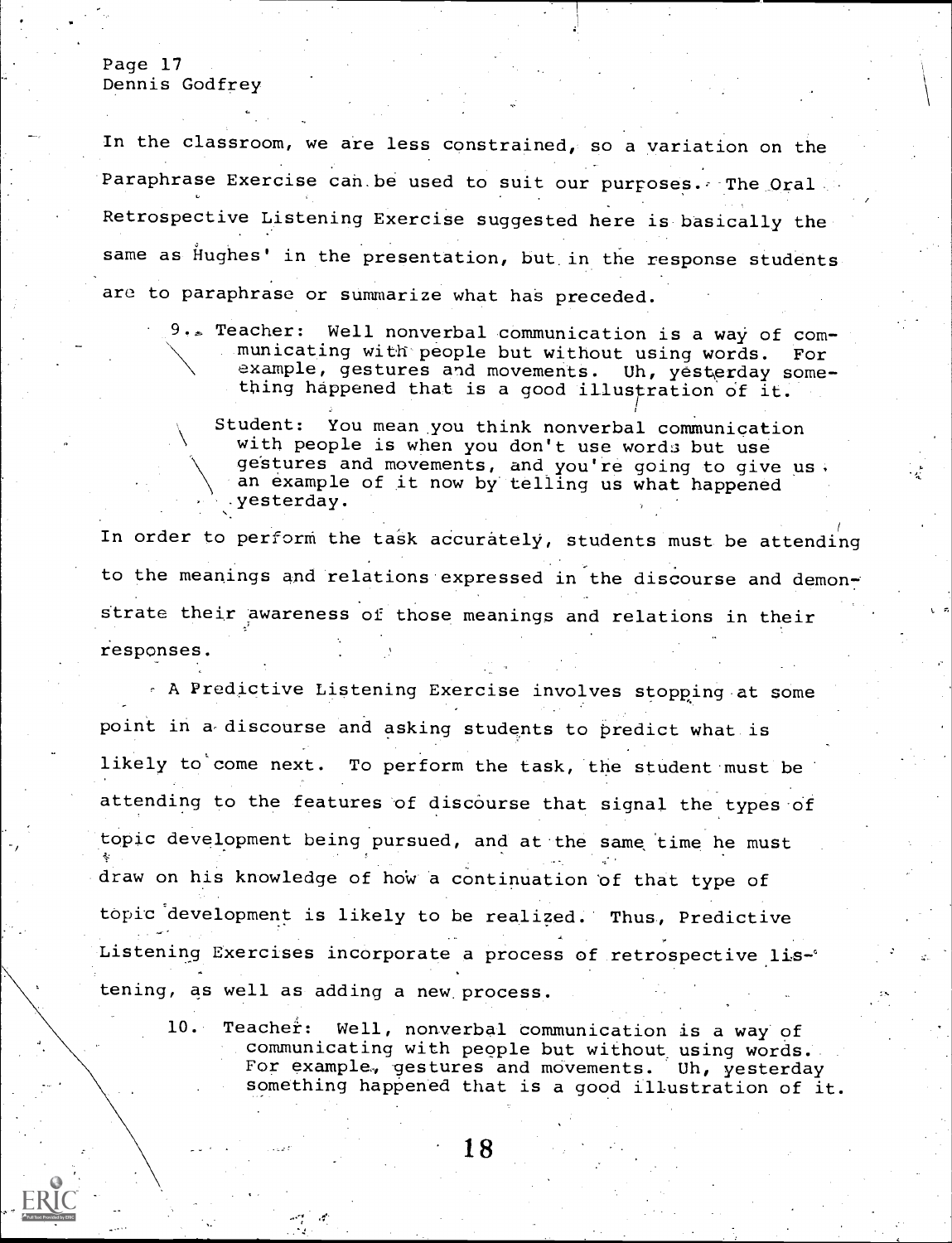'Page 18 Dennis Godfrey

> Student: Oh, you mean you're about to tell us the first thing that happened or about a place where something happened that's an example'of nonverbal communication.

In overview, all the exercises suggested above can be done with the same basic type of stimulus, i.e., they can be done with a teacher-read stimulus, with stoppage of a film or tape, or with interruption of an on-going discussion. Once instituted, all can be used in ten-to-twelve minute segments at the beginning . , or end of a class session, if not incorporated into other activity underway in the course. One disadvantage of all the exercises except the Imitation Exercises is that they are not adaptable to language laboratory use for the purposes advocated in this paper, due to the necessity of variable creative responses and variable feedback to those responses. However, this disadvantage is overcome by the number of advantages associated with involving students in creative language processing and with the exercises' adaptability to use in active situations. Examples have been shown from conversational material, but the approach is readily applied to lecture types of material for those adult.learners who are preparing to enter universities. However, caution must be observed that instruction is appropriate to the different registers used in different listening situations.

Conclusions - There are undoubtedly additional types of instruction and practice that would be instrumental in improv ing listening skills for advanced ESL students, such as Hughes. inferential listening exercises or evaluative listening exercises HoWever, in this paper I have tried to confine my comments to proposals for the use of instructional approaches and practice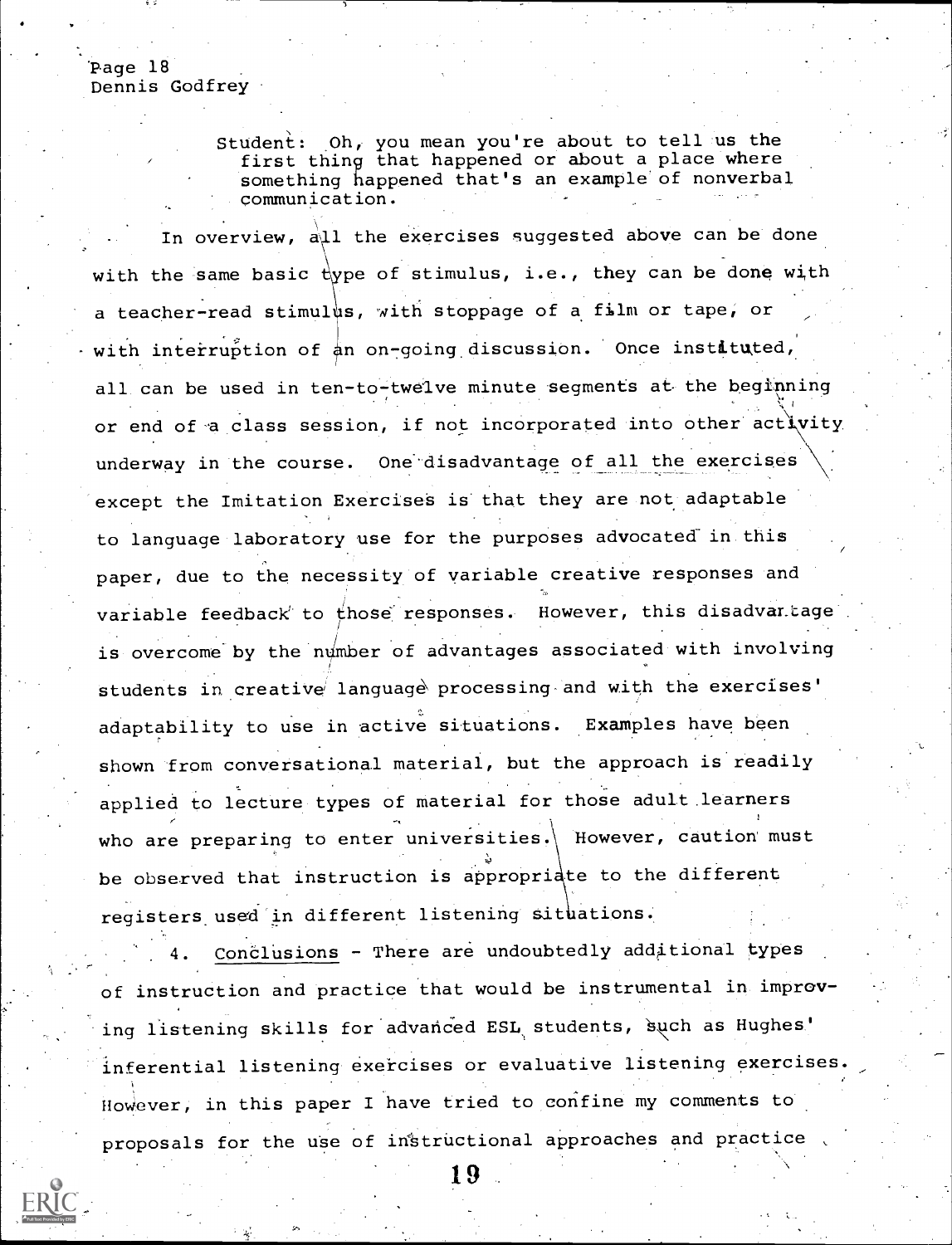# Page  $.19<sup>°</sup>$ Dennis Godfrey

1

materials that have a basis in one type of psycholinguistic data on how advanced ESL listeners process spoken English and in linguistic data about what is available and probably necessary for them to process while trying to understand spoken English discourse. Unfortunately, the psycholinguistic data relevant to ESL students' processing of discourse is sparse in some areas, so several inferences had to be drawn in the above discussion. Similarly, linguistic investigations of discourse are still in an early stage of development, so research on such distinctions as which discourse features are language-universal and which are language-specific remains to be completed. Nonetheless, I feel . . confident that by basing attempts to construct instructional materials and approaches on both psycholinguistic and linguisticfindings, especially with an eye to spoken discourse, we can not help but improve our attempts to help ESL students develop their listening skills.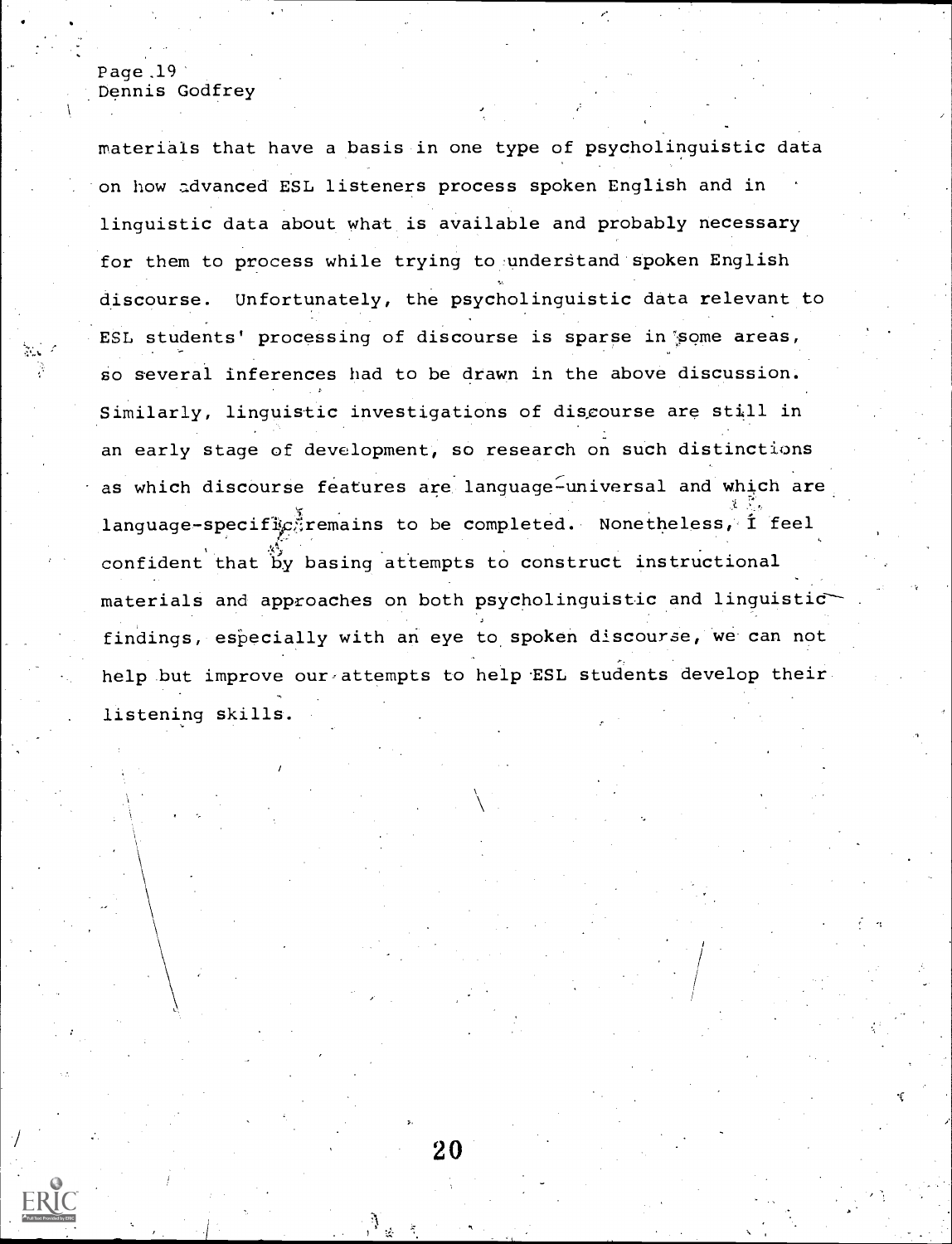Page 20 Dennis Godfrey

#### **REFERENCES**

- Chafe, Wallace L. "Discourse Structure and Human Knowledge." in Language Comprehension and the Acquisition of Knowledge. Roy 0. Freedle and John B. Carroll, eds. Washington, D. C.: V. H. Winston & Sons. 1972, pp. 41-69.
- Crymes, Ruth, Gary James, Larry. Smith, and Harvey Taylor. Developing Fluency in English: With Sentence-Combining Practice in Nominalization. Englewood Cliffs, N. J.: Prentice-<br>Hall. Inc. 1974.  $\overline{\text{Hall}}$ , Inc.
- GlickSberg, Daniel Hillel. A-Study of the Span of Immediate Memory Among Adult Students of English as a Foreign Language. University of Michigan. UnpubliShed doctoral dissertation, 1963.
- Gordon, Kent H. and Kenneth L. Pike. 'Paired Semantic Components, Paired Sentence. Reversals and the Analysis of Dhangar (Kuduk) Discourse." International Journal of Dravidian Linguistics. Vol. 2. 1973. pp. 14-46.
- Halliday, Michael A. K. and Rugaiya Hasan. Cohesion in Spoken & Written English. London: Longmans. Unrevised prepublication draft. (forthcoming)'

Hughes, Glyn. "Aspects of Listening Comprehension." Audio-Visual Language Journal: Journal of Applied Linguistics and Language Teaching Technology. Vol. 12. 1974. pp. 75-79.

Kaplan, Robert B. "Cultural Thought Patterns in Inter-Cultural Education." Language Learning. Vol. 16. 1966. pp. 1-20.

Labov, William. "Rules for Ritual Insults." in Studies in Social Interaction. David Sudnow, ed. New York: The Free Press.  $1972.$  pp. 120-69.

Lado, Robert. "Memory Span as a Factor'in Second Language Learning.'' IRAL: International Review of Applied Linguistics in Language Teaching. Vol. 3. 1965. pp. 123-29.

Morley, Joan. Improving Aural: Comprehension. Ann Arbor: The University of Michigan Press. 1972.

|  | Listening/Writing: Understanding English Sentence             |  |
|--|---------------------------------------------------------------|--|
|  | Structure: A Workbook for Sentence Dictation/Multiple Choice. |  |
|  | Ann Arbor: The English Language Institute. 1974.              |  |

Rivers, Wilga M. "Linguistic and Psychological Factors in Speech Perception and their Implications for Teaching Materials." in The Psychology of Second Language Learning: Papers from the Second International Congress of Applied Linguistics, Cambridge, 8-12 Sept. 1969. Paul Pimsleur and Terence Quinn, eds. Cambridge: The University Press. 1971. pp. 123-35.